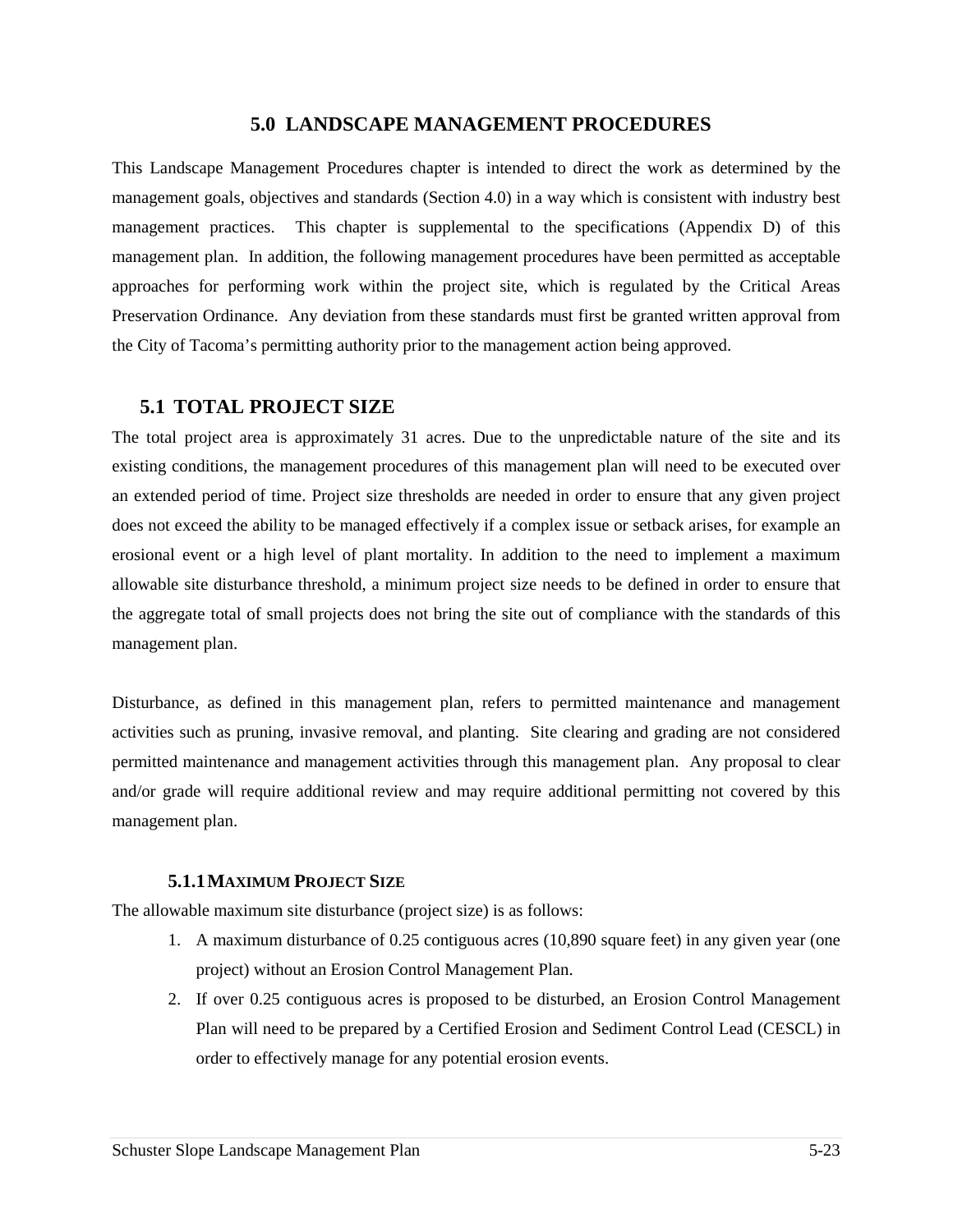### **5.1.2MINIMUM PROJECT SIZE**

The allowable minimum project size is one of the following (whichever is greater):

- 1. 400 square feet; or,
- 2. if work is proposed to prune and/or remove an existing tree the minimum project size shall be the measurement for the 100 percent soil-binding effective tree root zone (refer to Section 4.2.1.1).

# **5.2 PLANT SELECTION**

Plant selection is intended to replicate the historical target ecosystem (North Pacific Maritime Mesic-Wet Douglas-fir-Western Hemlock Forest). This ecosystem includes a multi-layer canopy structure with a mix of large trees, small trees, shrubs, and groundcover. Before producing a proposed planting palette, consult Appendix D, Table 1 for the recommended plantings for specific locations, light and soil conditions within the project area.

In addition to plants typical of the historical target ecosystem, there are native species which may be better suited to conditions within the project area and have been documented as good choices for providing slope stability. The planting assemblage may include these additional species where slope stability or other conditions are particularly challenging.

## **5.2.1TREES**

Large trees should generally consist of climax species of native conifers (Douglas-fir, Western hemlock, Western redcedar, and grand fir). Douglas-fir and grand fir are considered an excellent species for reforestation due to their ability to tolerate a wide range of conditions. Western redcedar and western hemlock are late successional species which require shade/part-shade and mature soils with organic matter for healthy growth; cedar and hemlock species should be installed selectively in areas with appropriate conditions. Deciduous pioneer species such as red alder and bigleaf maple are not recommended for planting as they currently dominate the project area. Small trees may include species whose mature height is typically less than 50 ft, such as shore pine (*Pinus contorta var. contorta*), vine maple (*Acer circinatum*) and cascara (*Rhamnus purshiana*).

## **5.2.2SHRUBS AND GROUNDCOVER**

Understory vegetation in the target ecosystem includes, but is not limited to: vine maple, sword fern (*Polystichum munitum*), salal (*Gaultheria shallon*), low Oregon grape (*Mahonia nervosa*), salmonberry (*Rubus spectabilis*), devil's club (*Oplopanax horridus*), and evergreen huckleberry (*Vaccinium ovatum*).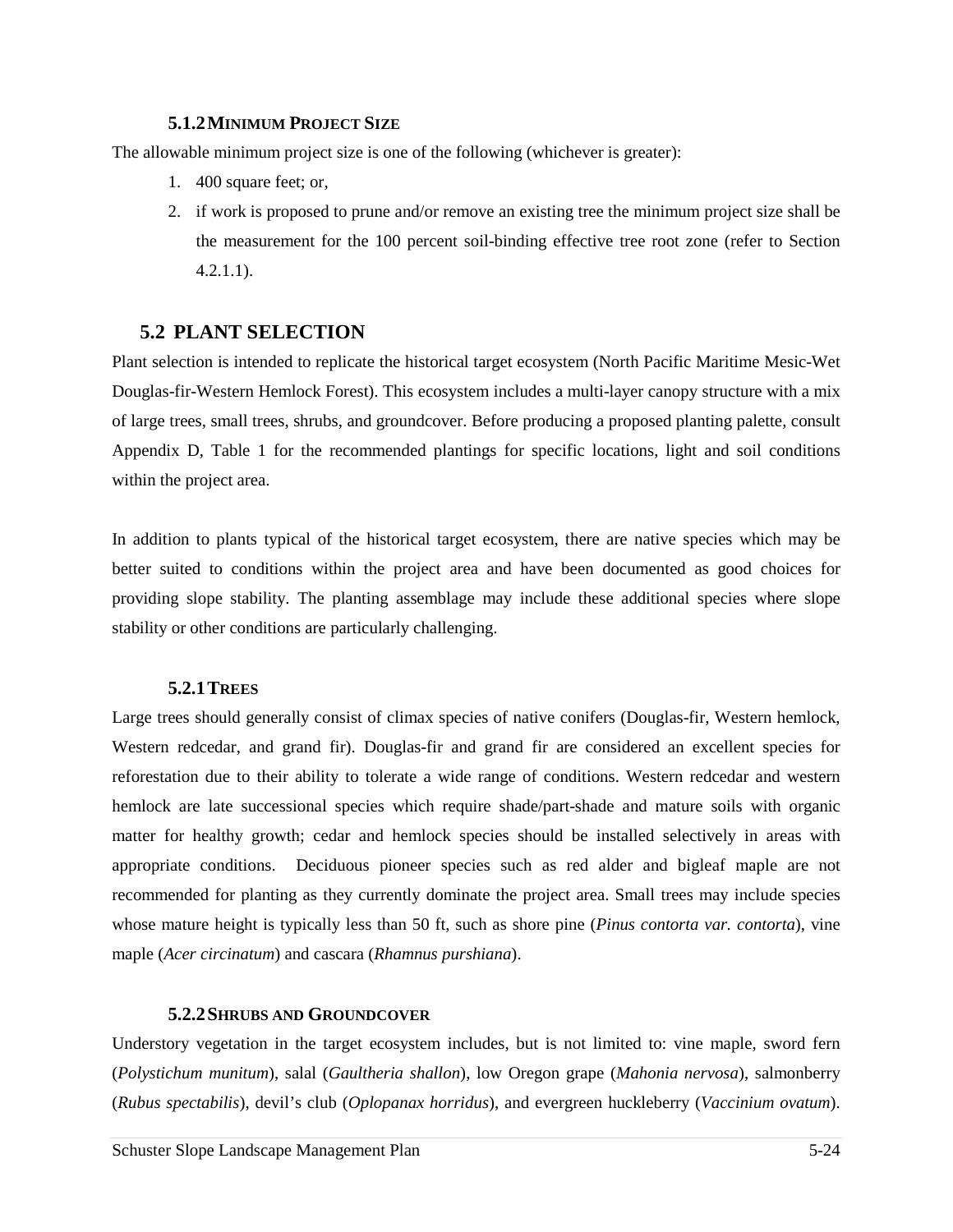Of those, sword fern, salal, low Oregon grape and evergreen huckleberry are evergreen species which provide a dense ground cover (typically under 4 ft) below the forest canopy. These species require shaded forested conditions to thrive and are recommended for installation in areas with established canopies of evergreen trees. Vine maple is an excellent species for revegetation and can tolerate a wide range of conditions; however, it is deciduous and should be planted in combination with other evergreen subcanopy species.

## **5.2.3EDGE HABITAT**

Vegetation within edge areas and openings should consist of native species which can tolerate diverse light and soil moisture conditions, while providing for fast, aggressive growth in order to compete with invasive species such as Himalayan blackberry. In addition to planting evergreen trees, which will eventually provide a shaded cover and restrict the growth of Himalayan blackberry, aggressive, fast growing shrubs such as Nootka rose (*Rosa nutkana)* and snowberry (*Symphoricarpos albus*) should be included.

## **5.2.4TOP OF SLOPE**

Planting areas which have the potential to impact views within the project area include the top of slope and the slope face. The top of slope typically contains glacial till and ice contact soil which limits the rooting depth of large trees. Therefore, the planting focus at the top of slope should consist of a welldeveloped cover of small evergreen trees, shrubs, and understory in order to retain top soil and prevent surface stormwater runoff from eroding the top of slope. This planting strategy can also support views, as there are many low growing, well rooted native species which can provide this function.

# **5.3 PLANT INSTALLATION**

Plant installation on steep slopes requires additional care and planning. Soil disturbance associated with installation has the potential to increase erosion of surface soil, which could damage existing understory vegetation or plantings installed downslope. This effect can be minimized by limiting the total time spent on the slope for installation through careful planning and adhering to the following procedures (Myers 1993):

- Avoid planting in wet weather conditions
- Identify planting areas and establish minimal access routes for installation
- Conduct digging concurrently with plant installation (this limits the number of trips into and out of the site)
- Use the smallest plant stock (e.g., seedling stock or stakes) available whenever feasible to minimize soil disturbance.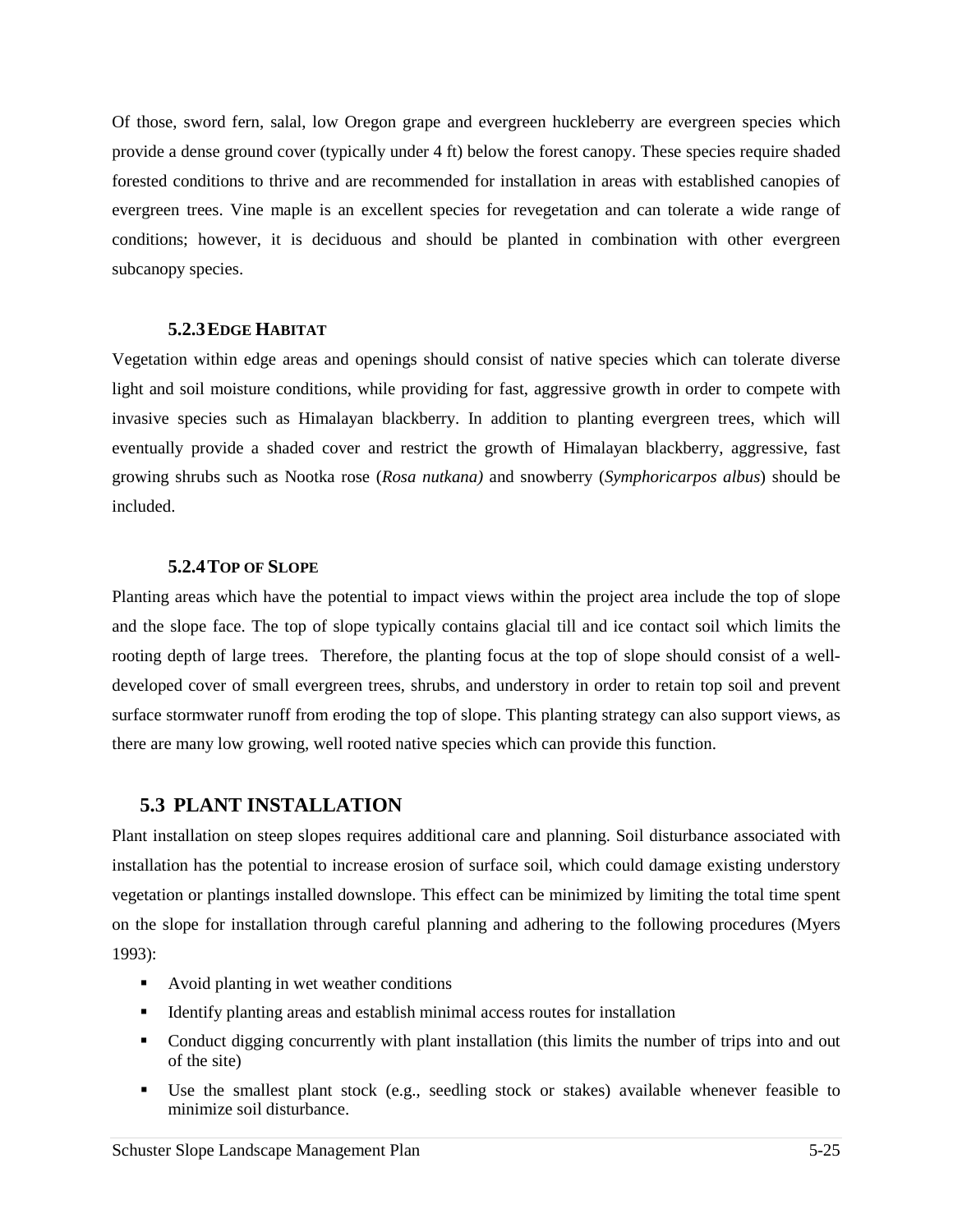The removal of existing mature deciduous species [red alders, bigleaf maples, and black cottonwoods (*Populus balsamifera v. trichocarpa*)] to accommodate new plantings is not recommended as tree removal can cause further slope instability. Additionally, the root systems of the removed trees or those which have undergone mismanagement will have experienced significant decay within 5 to 7 years of the trauma, leaving a window for increased erosion as the new plantings mature and root cohesion is at its lowest (GeoEngineers 2000).

## **5.3.1PLANTING STOCK**

Plant stock may include containerized stock, bare root stock, and seedlings and are installed by planting the material into excavated holes in the soil surface. Well-developed rooted plant material creates root mass faster than other methods (such as seeding), especially when planting species with varied rooting characteristics (Myers 1993). Disturbance to the slope can be minimized by using the smallest feasible planting stock and the least intrusive planting method. Additionally, smaller (a.k.a. younger) plant material often adapts more quickly after transplant. Larger plantings require regular care and maintenance (such as irrigation) which should not be applied to steep slopes. Younger plant material is also easier to carry and handle, less expensive, and requires less soil disturbance during installation.

## **5.3.1.1 Seeding**

Seeding for vegetative cover can be used for forbs, grasses, shrubs, and trees. Seeding alone will not repair eroding slope areas (Myers 1993); however, when applied with other soil stabilizing or engineering techniques, seeding may be appropriate. Seeding methods which may be applicable on slope areas include:

- Hydroseeding is a very common application method and involves mechanically broadcasting a mix of seed, water, fertilizer, mulch, and bonded fiber matrix onto the slope. Locations where hydroseeding is applicable in the project area is limited due to access; however, it may be applicable within areas of the slope crest (hydroseed downslope) or the slope toe (hydroseeding upslope).
- Seed drilling consists of drilling soil holes for seed planting, this method would only be applicable to tree and shrub species and only in areas which are accessible, making it practical only on mild slopes (less than 60 percent) and in small planting areas.
- Broadcast seeding scatters seeds uniformly by hand onto the slope. Seed germination will be more successful if the soil has been roughened slightly and should be mulched immediately with compost to help retain the seed and to keep the surface soil moist (Myers 1993).

Seeding should primarily be used for erosion control (Section 5.4), such as the use of grasses to stabilize surface soil. Although seeding requires the lowest level of effort for installation, seeding woody plant species should only be applied if other planting methods are not feasible as it takes longer for root growth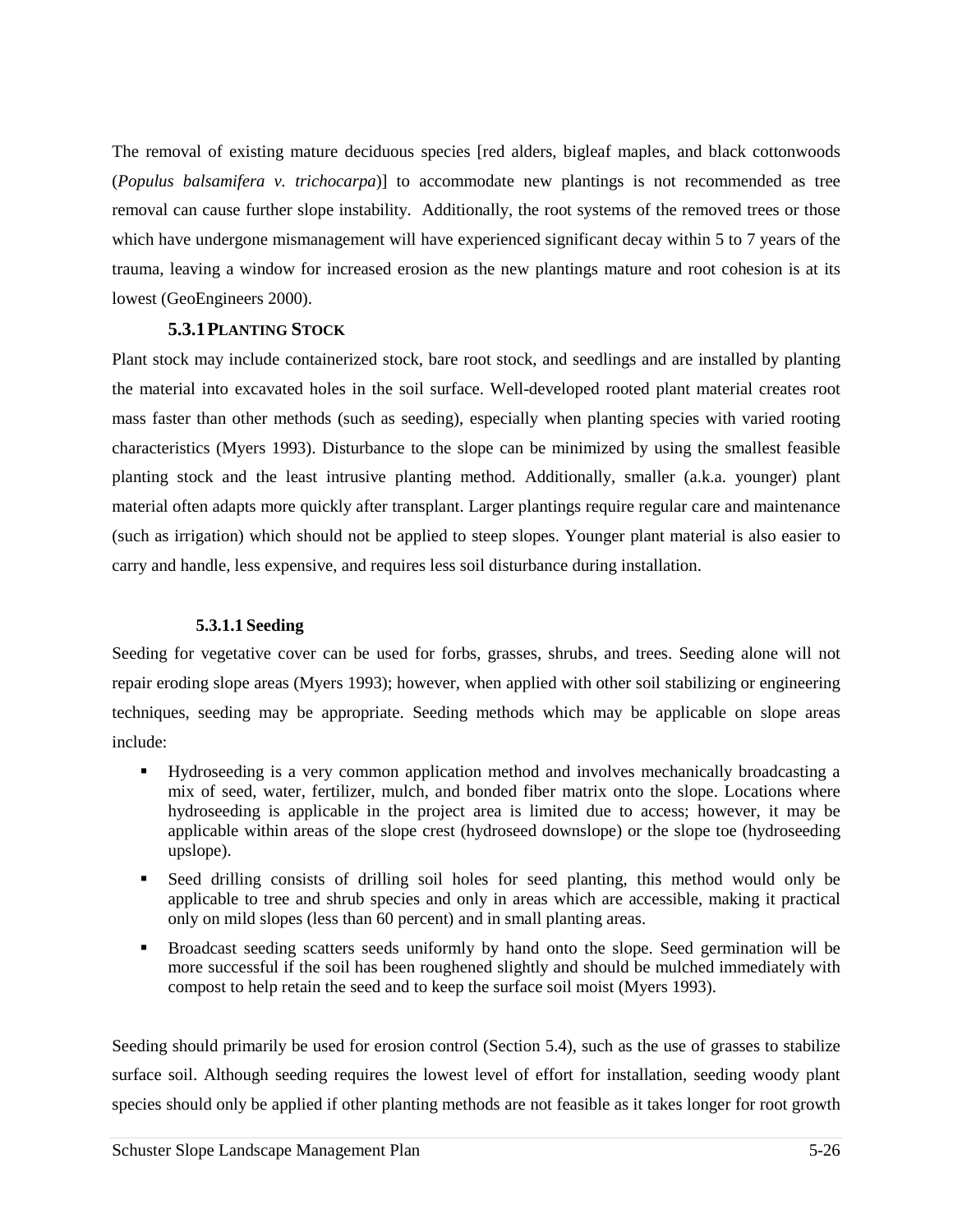to become established (5 to 10 years) compared to installation of rooted stock. Additionally, woody plants can also be limited in availability, have low germination rates, and be costly depending on species. Seeding alone on steep slopes (greater than 60 percent) is not recommended, as seed applied to the soil surface tends to be easily "transported" by surface runoff.

#### **5.3.1.2 Live Stakes**

Live staking is the placement of freshly cut (live) individual shrub branches (stakes) directly into the ground. Live staking is appropriate for species that easily root from cuttings such as willow (*Salix* sp.), red osier dogwood (*Cornus sericea v. stolonifera*), and snowberry (*Symphoricarpos albus*). Live stakes are effective in reinforcing the soil structure on relatively stable slopes greater than 60 percent but can also be used on slopes less than 60 percent (Myers 1993). Installation of live stakes requires very little soil disturbance, meaning the level of effort for installation is low; however, access to the slope face is an important consideration. Live stakes generally require moist conditions for optimal growth and success and are most appropriate in areas with wetlands or seeps.

#### **5.3.1.3 Contour Wattling/Fascines**

Contour wattling is generally feasible on slopes up to 65 percent (Myers 1993); however, this may be applicable in steeper conditions when used in conjunction with engineering methods. Contour wattling consists of installing wattles of bundled live willow, red-osier dogwood, or snowberry branches into trenches contoured along the slope. This practice is a very time consuming and labor intensive strategy which requires a significant quantity of plant material and may be useful for specific targeted erosional areas such as gullies, but is typically cost prohibitive for large areas.

### **5.3.1.4 Brush Layering**

Similar to contour wattling, brush layering consists of live woody plant material such as snowberry, willow, and red-osier dogwood placed into the slope face along excavated trenches along slope contours to create a live "fence" to capture eroding debris. This method is generally feasible for slopes up to 65 percent (Myers 1993). It is used for soil reinforcement and to resist potential skin slides. This is a very time consuming and labor intensive strategy and can be very disruptive to the existing soil. This technique should be used with caution in small targeted areas.

## **5.4 EROSION CONTROL**

Erosion control BMPs can be implemented to aid in plant establishment. Erosion control BMPs include (but are not limited to) the use of erosion control nets and blankets, straw wattles, and placement of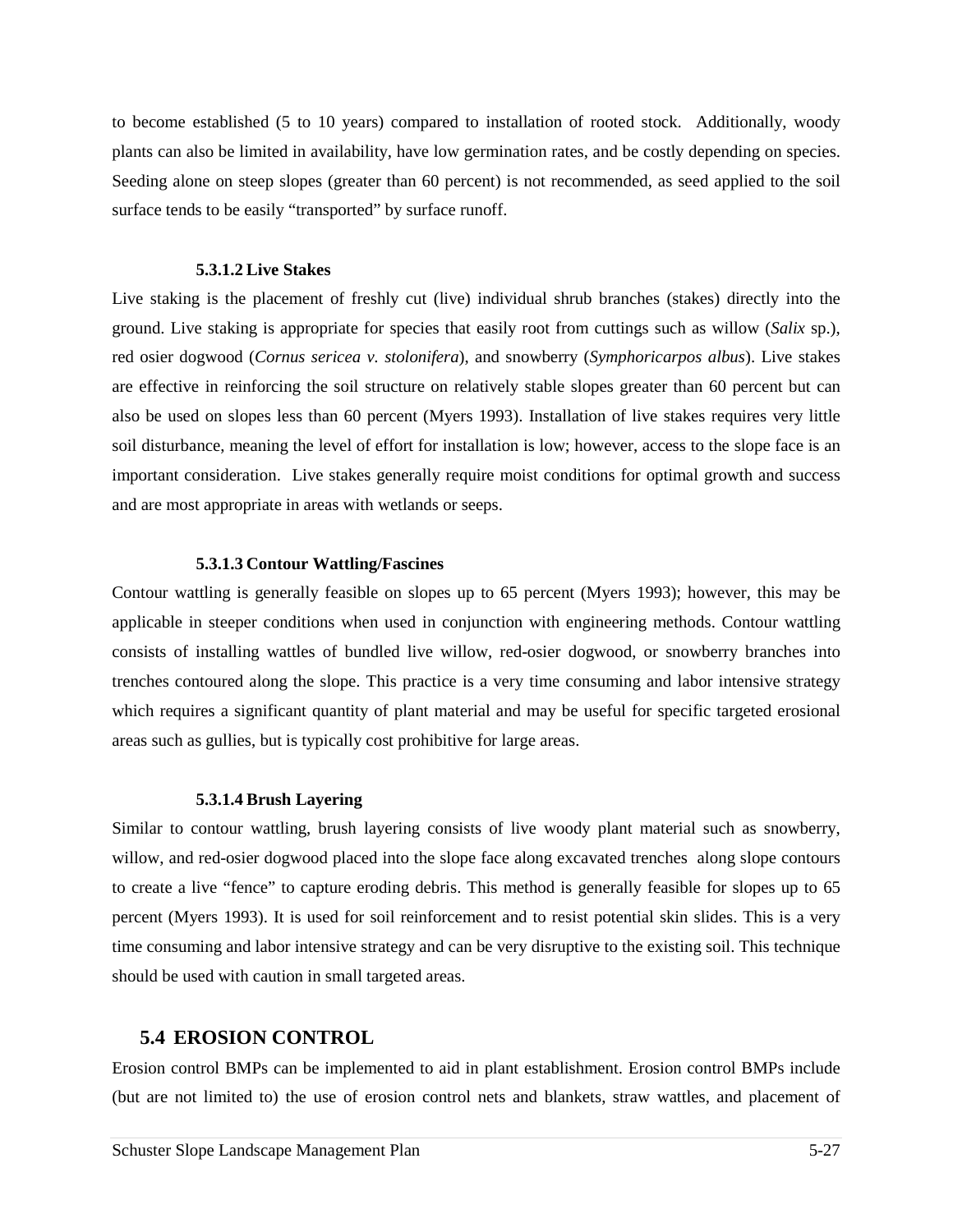mulch. These BMPs generally require low to moderate installation effort and should be applied in accordance with the most current version of the City of Tacoma Stormwater Management Manual's erosion control BMPs (City of Tacoma 2012). Seeding is also a preferred BMP for erosion control and is discussed in Section 5.3.1.1.

### **5.4.1EROSION CONTROL NETS AND BLANKETS**

Erosion control nets and blankets are intended to temporarily prevent erosion and hold seed and mulch in place on steep slopes so vegetation can become well established (City of Tacoma 2012). Nets are strands of material woven into an open, but high-tensile strength net. Blankets are strands of loosely woven material that forms a layer of interlocking fibers, typically held together by biodegradable or photodegradable netting. Nets and blankets can be used for slopes greater than 50 percent.

#### **5.4.2WATTLES**

Wattles are temporary erosion control barriers consisting of straw wrapped in biodegradable tubular plastic or similar encasing material to prevent surface erosion. Wattles may reduce the velocity and can spread the flow of rill and sheet runoff, and can capture and retain sediment. The wattles are placed in shallow trenches and staked along the contour of disturbed or newly constructed slopes. Wattles can be used temporarily on slopes up to 67 percent until permanent vegetation can be established.

### **5.4.3MULCHING**

Mulching is the application of straw, wood chips, or other suitable materials on the surface of a slope. This technique should be applied on slopes less than 50 percent and may be placed by hand or by a machine. Mulching can reduce erosion by protecting the soil surface from raindrop impact or wind. This BMP is also beneficial when included with plant installation, as it increases moisture retention, provides insulation from heat and cold, and can reduce the competition from grasses when mulch is placed around woody plantings.

### **5.4.4ENGINEERING SOLUTIONS**

Engineering solutions typically are inert structural designs to slow or arrest the creep behavior of the surface soil on steep slopes, thus allowing vegetation to become established. These methods have a high level of effort and cost, as these methods generally require geotechnical engineering for design and construction crews for installation. Within the project area, the use of engineering solutions should be targeted for the support of public safety, infrastructure protection, and trail design. The following subsections describe several engineering solutions that may be applicable to the Schuster slope.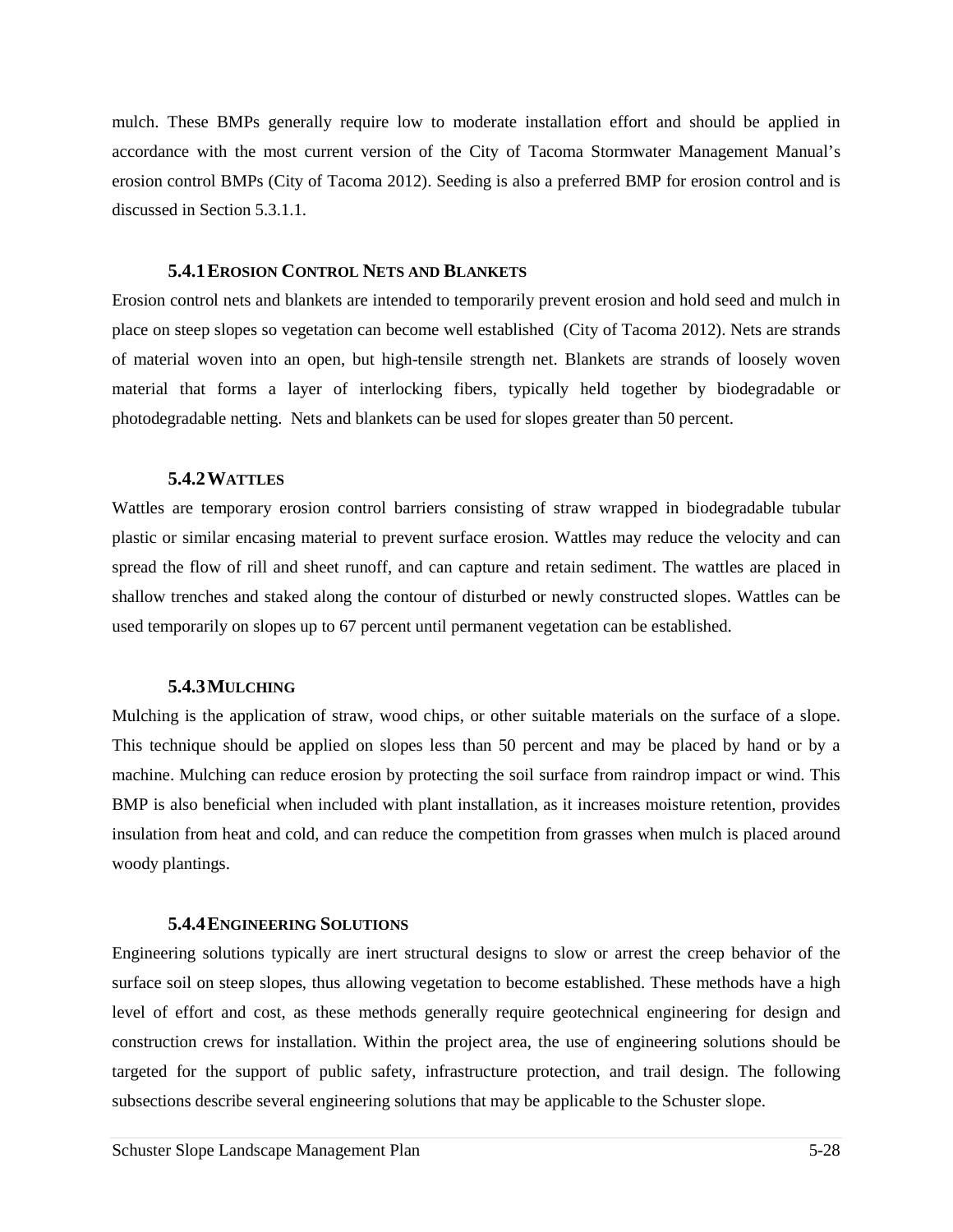#### **5.4.4.1 Shallow Anchored Mats**

A shallow anchored mat generally consists of an erosion mat, geogrid material, or wire mesh material placed over the slope surface that is held in place using shallow staples or anchors (generally less than 36 inches in depth). Shallow anchored mats typically can be installed using hand tools. Long-term performance is generally on the order of several years and the intent of the shallow anchored mats is to reduce slope creep long enough for vegetation to become established. Depending on soil conditions, the systems can be applied to slopes greater than 60 percent. The performance of these systems is dependent on the depth of the soil creep zone, which is a function of soil type and slope steepness.

#### **5.4.4.2 Deep Anchored Mats**

This system includes the design and installation of welded wire mesh with deep anchors (generally greater than 36 inches in depth). Deep anchored mats typically require mechanized installation. The intent of these systems is to completely arrest the creep behavior of the surface soil and also stabilize deepseated slope instability. They have a longer lifespan than most of the shallow anchored mats and are considered a more permanent engineering solution. The system can be used on slopes of 60 percent to near vertical. Installation of the anchors generally requires mechanized equipment, which may be difficult to implement considering the limited access to the site.

### **5.4.5DEBRIS CONTAINMENT**

If stabilization of the slope is not feasible and sufficient space is available, a debris containment system along the toe of the slope to contain debris from above and protect public safety and infrastructure may be a viable option. The level of effort to complete debris containment varies based on the system. A number of options are available for debris containment systems including cabled Jersey barriers; stacked, gravity block walls; soldier pile walls with wood or concrete lagging; cable restraint systems (such as Geobrugg); or soil berms. The system will need to be designed to resist the impact forces from a slope failure. Adequate space behind the debris catchment would also be required to accommodate the accumulated slope debris and accumulated debris would need to be removed periodically.

## **5.5 INVASIVE SPECIES CONTROL**

Effectiveness of the various short-term control methods of invasive plants varies depending on species, density, and site access. (King County 2008a, b). Manual removal is effective when dealing with small populations or isolated invasive plants. Climbing species such as English ivy may not be reachable for manual or mechanical removal; in this case cutting the vegetative portion of the plant off from the roots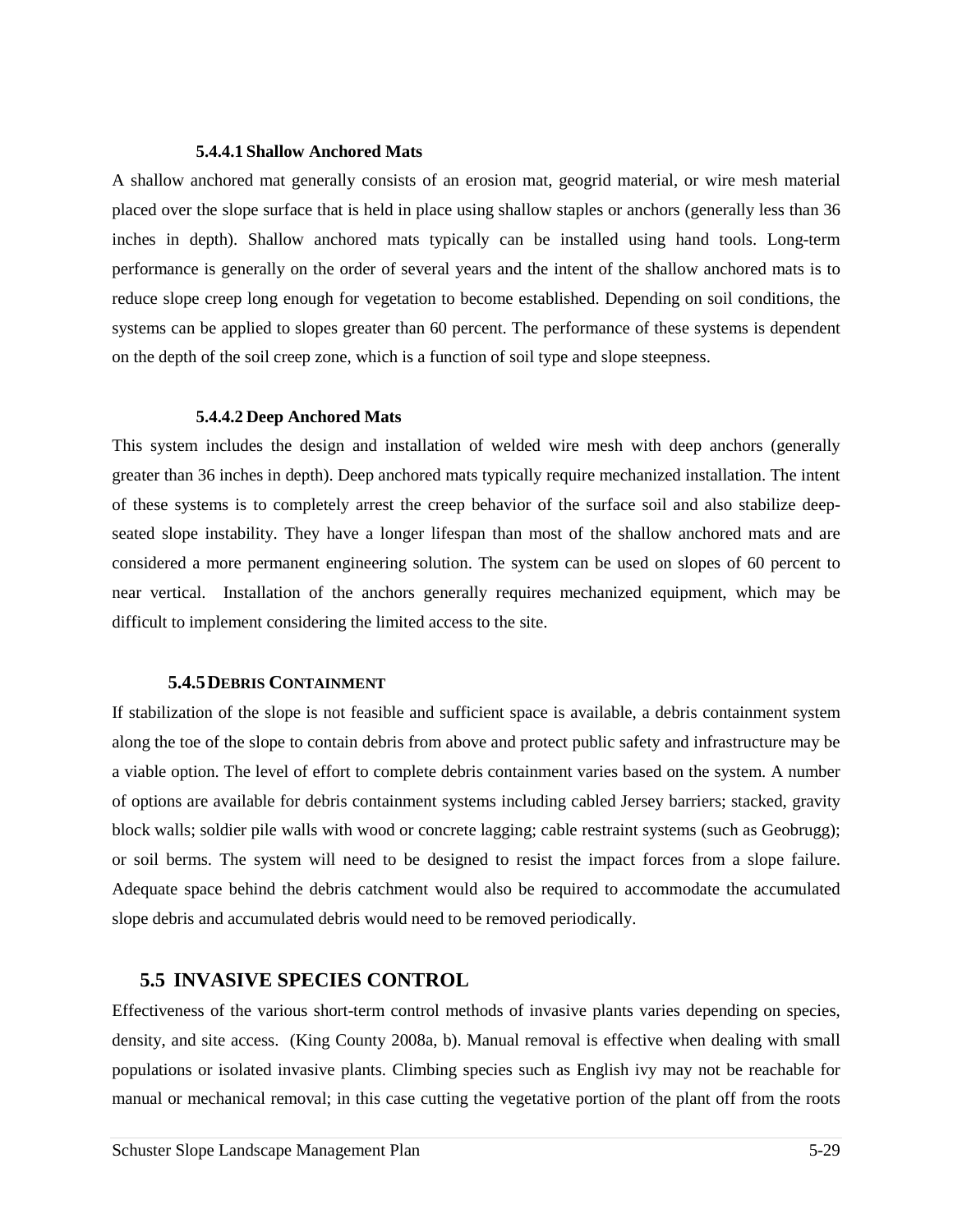(often called ivy rings), and leaving the upper vegetative portion to die off, may be an effective control method. Mechanical removal is effective for large-scale control especially when incorporated with engineering solutions; however, it may not be feasible on steep slopes or areas with limited access. Covering, sometimes referred to as "sheet mulching" is effective with small populations in targeted areas; however, covering may be impractical for larger areas, especially on slopes, because the process of cutting vegetation, covering the area and ensuring that the covering remains in place is labor intensive and may be cost prohibitive.

In accordance with the US EPA's guidance on Integrated Pest Management, the least invasive method of invasive control shall be employed, which may include herbicide use if the situation dictates that it is infeasible to use other control methods. Foliar herbicide treatment is not recommended for small patches of invasives surrounded by native vegetation since many herbicides are non-selective. If it is determined that the preferred removal practice of the large stands of invasive species is through the application of an herbicide, the limitations to herbicide use shall be in accordance with the Federal Insecticide, Fungicide, and Rodenticide Act (FIFRA) and specific restrictions of the US EPA and State Department of Agriculture, WDFW, and DOE. Note, certain pesticides are considered Restricted-Use Pesticides under FIFRA, and may be applied only by or under the direct supervision of specially trained and certified applicators and restricted from certain areas (i.e. wetlands, streams and other aquatic areas). For specific control methods for the priority invasive species, refer to Appendix B.

Invasive species that are currently impacting forest health in the project area include:

- English ivy (*Hedera helix*): Class C noxious weed. A shade-tolerant vine species which is inhibiting the regeneration of native understory plants. This species produces adventitious roots that allow the vines to anchor to tree trunks, creating heavy foliage growth in the tree crown. This increases the weight of the tree canopy and increases the potential for disease and failure.
- Japanese knotweed (*Polygonum cuspidatum*): Class B noxious weed. Once established, this species is difficult to control. It spreads via long, stout rhizomes and can form dense stands that crowd out native vegetation and degrade wildlife habitat. Japanese knotweed is commonly found in disturbed areas near the slope crest and the slope toe.
- Scotch broom (*Cytisus scoparius*): Class B noxious weed. This shrub spreads aggressively in sunny, dry areas, outcompeting understory vegetation and young trees.
- Old man's beard (*Clematis vitalba*): Class C noxious weed. This species grows rapidly and blankets all layers of the forest, smothering vegetation, and increasing the potential for disease and tree failure. Old man's beard is commonly found on the edges of forested areas where sunlight is available.
- Himalayan blackberry (*Rubus armeniacus*): Class C noxious weed. An aggressively growing species with large hooked thorns that creates dense thickets which severely inhibit native understory vegetation. Its ability to reproduce from a variety of vegetative pieces increases its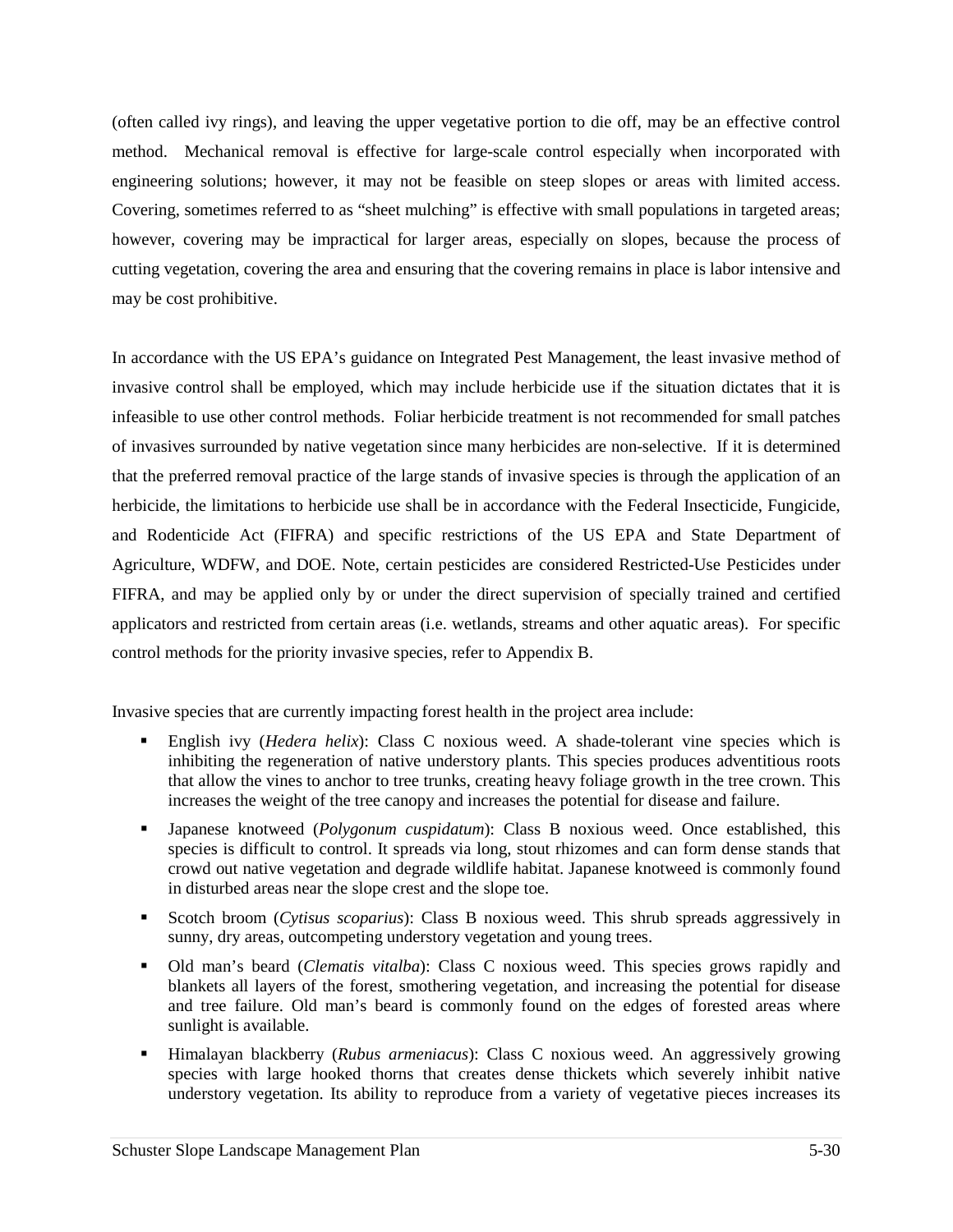ability to inhibit the growth of native understory and commonly creates monocultures in disturbed, sunny areas.

- Reed canarygrass (*Phalaris arundinacea*): Class C noxious weed. Commonly found in wetlands, stormwater ditches, and disturbed wet areas. This species outcompetes native species and creates dense monocultures.
- English holly (*Ilex aquifolium*): Monitor list. Although slow-growing, this species survives in both sun and shade and can reach 15 to 50 ft in height and 15 ft in width. This growth can create dense thickets and suppress the establishment of native species.

Invasive species that do not appear to currently be impacting forest health, but have been observed in the project area include:

- Garlic mustard (*Alliaria petiolata*): Class A noxious weed. A shade tolerant species often found in the forest understory, to include urban parks, trails, and streambanks. Becomes very difficult to control once it has become established on a site.
- Butterfly bush (*Buddleja davidii*): Class B noxious weed. Creates dense thickets which outcompete native vegetation. This species also has the potential to alter soil conditions, increasing the likelihood of impacting native plant species. Butterfly bush is commonly found in disturbed, sunny areas.
- Spurge laurel (*Daphne laureola*): Class B noxious weed. Commonly found growing in the forest understory, this evergreen shrub colonizes rapidly in the sun or shade, forming monocultures and outcompeting native species. All parts of this plant are highly toxic to humans and animals.
- Poison hemlock (*Conium maculatum*): Class B noxious weed. As the name implies, poison hemlock is toxic to both humans and animals. This highly adaptive biennial plant can quickly infest open areas.
- Tansy ragwort (*Senecio jacobaea*): Class B noxious weed. A toxic species found on roadsides, pastures, and cleared forested areas.
- Field bindweed (*Convolvulus arvensis*, a.k.a. morning glory): Class C noxious weed. Field Bindweed outcompetes native species by forming climbing, dense tangled mats of vegetation. This species has an extensive system of rhizomes which grow deep in the soil.

# **5.6 PUBLIC SAFETY**

# **5.6.1CRIME PREVENTION**

Crime Prevention Through Environmental Design (CPTED) principals enhance public safety by incorporating the concepts of natural surveillance and access control into vegetation management decisions. Natural surveillance is the concept of managing vegetation to increase visibility and allow observation of areas within a reasonable distance from a public space (standard 10 ft). Natural surveillance is intended to allow site users to feel safe while using the amenity (i.e. trail, walkway). For natural surveillance, there should be open views between 3 to 8 ft above the ground surface, where shrubs and groundcovers do not extend above 3 ft and trees are limbed up to 8 ft. Additionally, there should be a distance of 10 feet between trails, public areas, and the natural wood lines where vegetation is maintained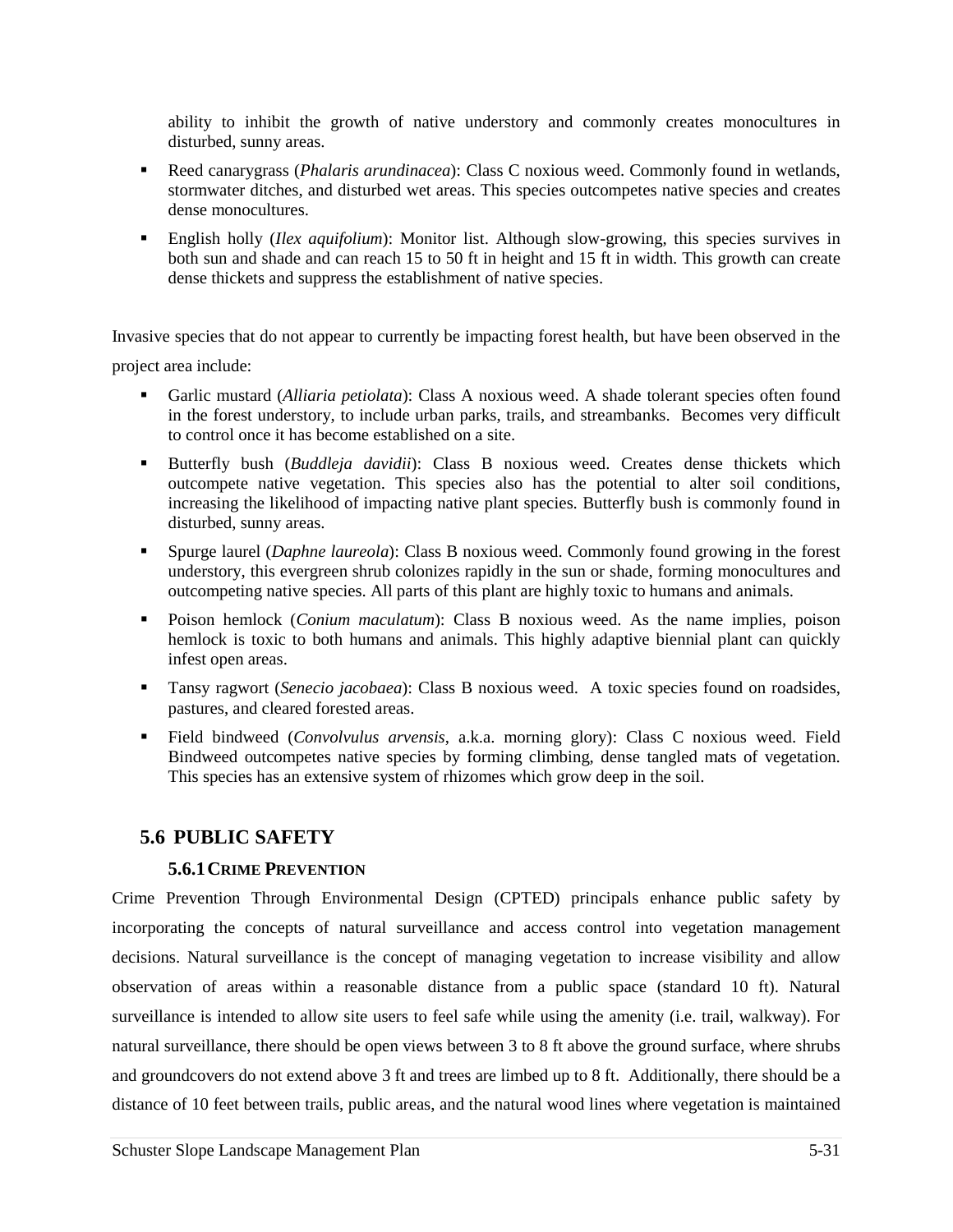for natural surveillance. This distance may be increased where necessary to accommodate for larger view clearances into specific areas of concern.

Access control is the concept of physically guiding users to intended access areas and limiting opportunities for access into unintended areas (VCPA 2005). Access control is intended to reduce opportunities for the public to enter areas not intended for public use, both to protect forest vegetation and also to discourage illicit use of areas that are infrequently monitored. For natural access control, trails and public areas should be well maintained, with clearly identifiable entrance and exit points.

# **5.7 VIEWS FROM ADJACENT AREAS**

## **5.7.1SELECTIVE PRUNING AND REMOVAL**

Proper pruning can be a tool in creating and improving views. Selective pruning should follow the guidelines presented in the *Open Space Management Plan for Stadium Way – Schuster Parkway* (Van Pelt 2002, "Chapter IV Vegetation Management; Section C Recommended Tasks for View Enhancement"). For conifer species, selective pruning includes methods such as windowing (removing select branches), inter-limbing (removing select branch whorls), and skirting up (removing lower branches; Menashe 1993). The pruning of broad leaf trees is usually more complicated and includes the select removal of branches and thinning of the crown. When completed correctly by a trained arborist, the tree's health is maintained; however, incorrect pruning can cause severe damage to the tree and can increase the likelihood of failure. Practices such as topping, of both conifers and broad leaf species, leave multiple areas for disease entry and trigger superfluous growth known as "coppice sprouting" which creates dense clumps of multiple stems with weak attachments. Additionally, excess removal of crown vegetation leaves large openings in the canopy, which can encourage invasive species such as Himalayan blackberry and allow for increase erosion due to lack of vegetative cover.

All pruning shall be conducted in accordance with the most updated version of the Approved American National Standard (ANSI) for Tree Care Operations – Tree, Shrub, and Other Woody Plant Management – Standard Practices (Pruning; Tree Care Industry Association Inc. 2008). No more than 25 percent of any one tree's crown may be removed in any pruning event. Additionally, pruning should be conducted in a manner to avoid large openings in the vegetation cover that may increase soil erosion.

Where feasible, the downed wood should remain in place so as to minimize the land disturbance that would otherwise be caused by the removal of the large debris from the site. If a tree is designated for removal, consider leaving a portion of the trunk in place as a "snag" to provide for additional forest